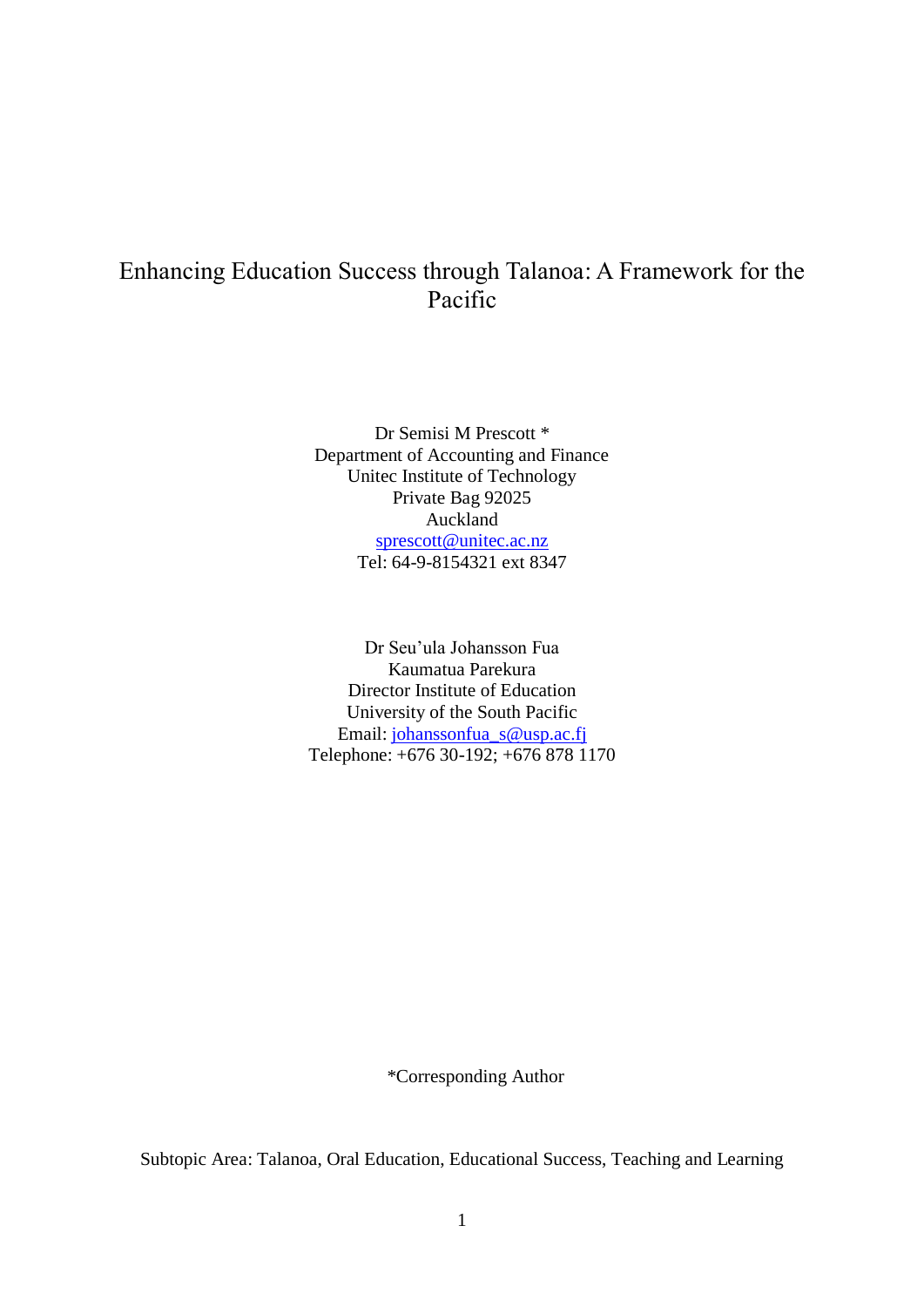## Abstract

Talanoa is a traditional means of oral communication common to the Island nations of the Pacific. This paper introduces a framework for alleviating student success and retention at early childhood education, primary and secondary schools for Pacific students learning in a social context outside of their own culture. The framework is based on traditional talanoa as a research tool and methodology. In particular, the paper discusses the application talanoa as part of the assessment process, curriculum development, teaching and learning, and evaluation. The proposed framework draws on the experiences and design of the Te Kotahitanga project introduced in New Zealand in 2001 and will be relevant to the ongoing aim to improve educational success and retention among Pacific students. Given the discussions draw on experience in New Zealand over the past twenty years, it will be of particular relevance to local policy developers.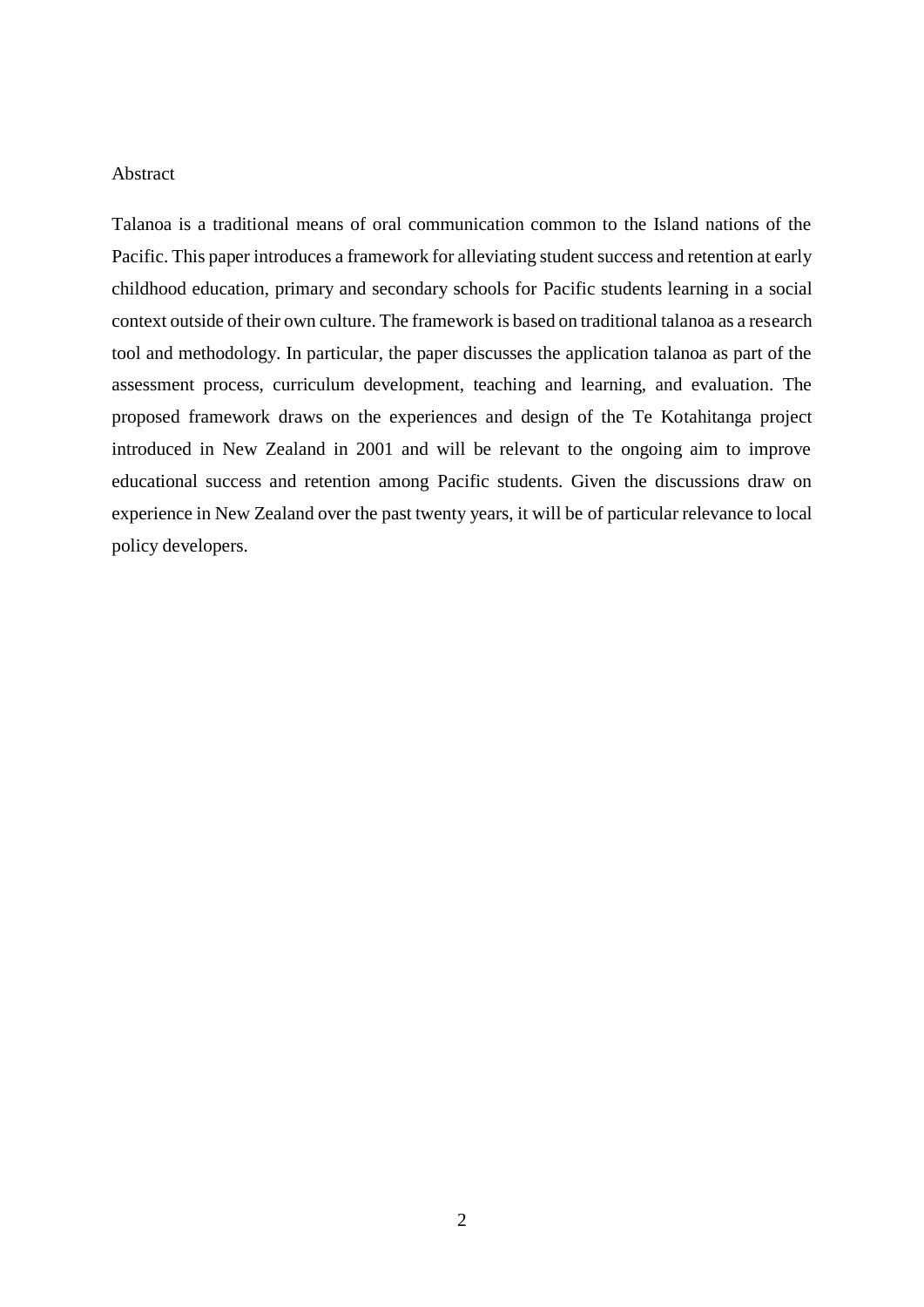### **Introduction**

The educational success and retention of Pacific students has been a concern of the New Zealand government for the past 30 years. This has been largely prompted by the relatively poor achievement rates among both Maori and Pacific students in New Zealand. In 2008 76.3% of Pacific students achieved NCEA level 1 compared with 82.3% for non-pacific. For school leavers completing the requirement to enter university, the rate for Pacific students is 20.3% compared with 40.1% for non-pacific students. Although these rates were for state schools only, the level of discrepancy for private/integrated schools is similar [\(Statistics New Zealand,](#page-17-0)  [2013\)](#page-17-0). The relatively low rate of educational achievement has translated to comparatively low achievement rates in employment and economic prosperity. Pacific people in New Zealand are also over represented in relation to poor health, crime and imprisonment. While these latter statistics are not exclusively linked to education, the correlation between poor educational achievement and these other indicators is significant.

While the evidence regarding poor educational achievement is abundantly available, the reasons for the existence of such a sustained discrepancy between Pacific students and the rest of the New Zealand student population continue to be sparse. This paper aims to provide a framework for understanding the potential cause of this discrepancy. The paper also suggests how *talanoa* together with a number of traditional practices in teaching and learning may be able to assist in addressing this discrepancy.

This paper is divided into three section. The first section reviews the reason offered to date in relation to the discrepancy in educational achievement rates. The second section discusses the Te Kotahitanga model introduced in 2001 together with a number of cultural practices that have been used in the church Sunday school setting. The third section discusses the proposed framework for enhancing educational success for Pacific students. This section also includes the specific application of *talanoa* as a tool and methodology in the assessment, design and implementation and evaluation of the proposed framework.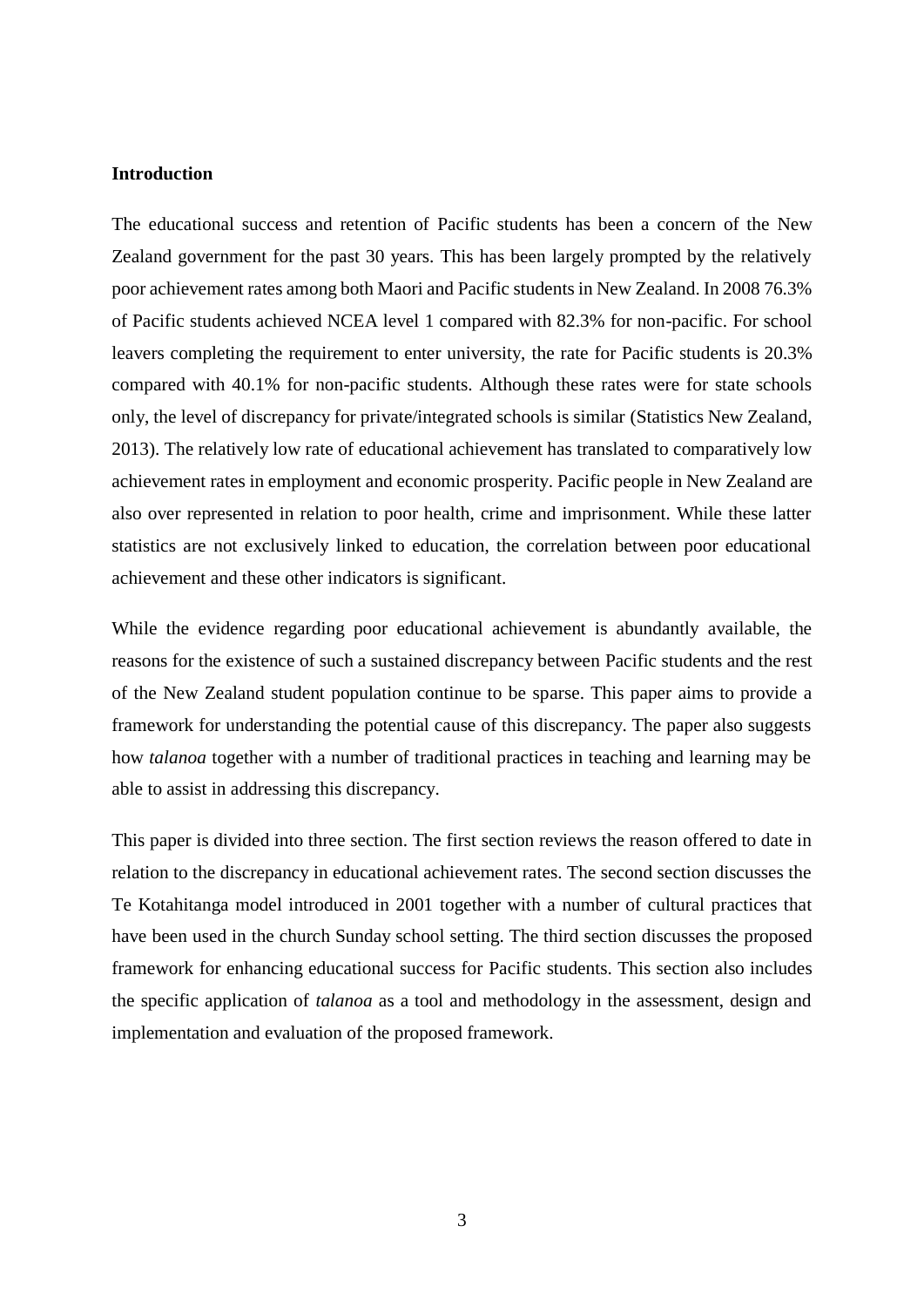#### **Section 1: Reasons for Discrepancy – A review of work to date**

#### *The Impact of Parent and Community Engagement*

A number of writers have suggested possible causes for the discrepancy in educational achievement. Biddulph et al [\(2003\)](#page-16-0) suggest parents and community involvement contributes positively to educational success. Parent and community involvement in the child's education has taken on a number of forms. In the New Zealand setting, Pacific parents will certainly encourage their children to go to school in recognition of the future benefits that will come from it. This will normally take on the form of taking them to school and providing the resources needed. However, only a small proportion of Pacific parents will have an active role during their primary, intermediate and secondary school years. Many Pacific Island communities, particularly churches, have spearheaded the drive to encourage education success. This has taken on the form of homework centres and specific celebrations during the year to recognise and encourage students and parents alike. Parents and community participation is most pronounced once the child has successfully reached the end of their academic journey. Active participation during the child's academic journey is often not present.

McDowall et al [\(McDowall, Boyd, Hodgen, & Van Vliet, 2005\)](#page-17-1) and Madjar et al [\(Madjar,](#page-17-2)  [McKinley, Jensen, & Van Der Merwe, 2009\)](#page-17-2) suggest Parent and community involvement is limited by their ability to participate in the learning process. Some parents feel their own personal educational achievement is insufficient to support their child. While this may be the case for some parents, their ongoing encouragement and support is needed to raise the child's sense of confidence. Although parents may not be able to appreciate the specific knowledge base in some of the more technical subjects, they are nevertheless able to participate in the basic literacy and numeracy development which is the foundation for the child's future educational success.

Robinson et al [\(Robinson, Hohepa, & Lloyd, 2009\)](#page-17-3) suggest reading projects involving parents and teachers have had successful results where such programmes have been implemented. A study in Auckland revealed that in the case of St Joseph School in Otahuhu, where parents engaged with their children through talking and reading with them at home helped in raising achievement levels in both literacy and numeracy. Homework centres based in the community and through the churches have increased the educational success of the students who are part of these communities. The United Church of Tonga in Auckland has been running an education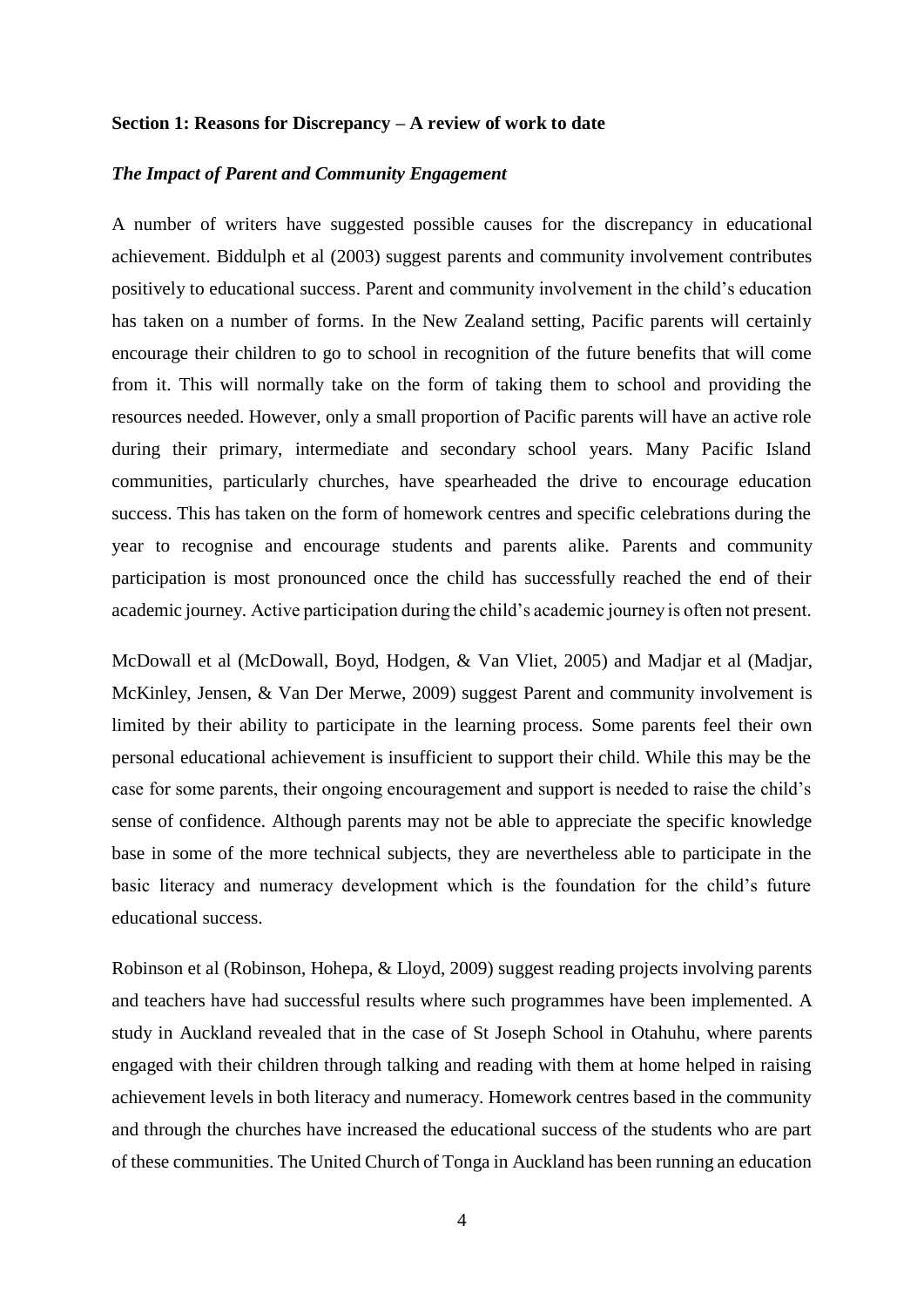programme across it various branches in Auckland over the past 20 years. The programme has resulted in this relatively small part of the Tongan community showing a higher than normal academic success rate per head than other similar church congregations in the region. These initiatives and studies indicate parent and community involvement in the student learning have a positive impact on educational success but that the degree of this positive impact is likely to be greater if the specific role of parents and teachers is better understood.

While there are examples of high levels of parent involvement in student learning, in some schools in New Zealand, many continue to display parent engagement practices that are at best superficial. Evaluation of schools in New Zealand by the Education Review Office (ERO) in 2008 revealed that for many schools, Pacific parents are only contacted by the school when something bad happens [\(Education Review Office, 2008b\)](#page-16-1). Furthermore the ERO report highlighted that the information provided to parents through newsletters and reports were insufficient to provide a clear picture of poor student success and engagement for many Pacific parents [\(Education Review Office, 2008a\)](#page-16-2). These results are despite Pacific parents showing a significant interest in the educational success of their children [\(Biddulph et al., 2003\)](#page-16-0). These studies indicate that parent and community engagement in the child's education needs to complemented by having effective and relevant information flows.

In the last five years, advances in technology and greater access to such technology by Pacific peoples has improved the communication flows between parents and students. Many schools in Auckland, including those with high Pacific student enrolment and low decile ranking, will collect the mobile telephone numbers and emails of parents and will contact them during the day when their child is absent from school without prior notification. The system is automated and provides a window into knowing what the child is doing during the school day  $\mathbf{i}$ .

## *The Influences and Impact of Culture*

Some authors have identified differences in culture as a driver of disparities in educational success for Pacific students [\(Meade, PuhiPuhi, & Foster-Cohen, 2003\)](#page-17-4). Ferguson et al [\(Ferguson, Gorinski, Wendt-Samu, & Mara, 2008\)](#page-16-3) suggest that respect for ones' elders in the form of not challenging authority has had the effect of disengaging Pacific students in the classroom. These studies have revealed an issue that requires some contextualisation. Respect for elders is indeed a well-entrenched value within many Pacific cultures. The foundations of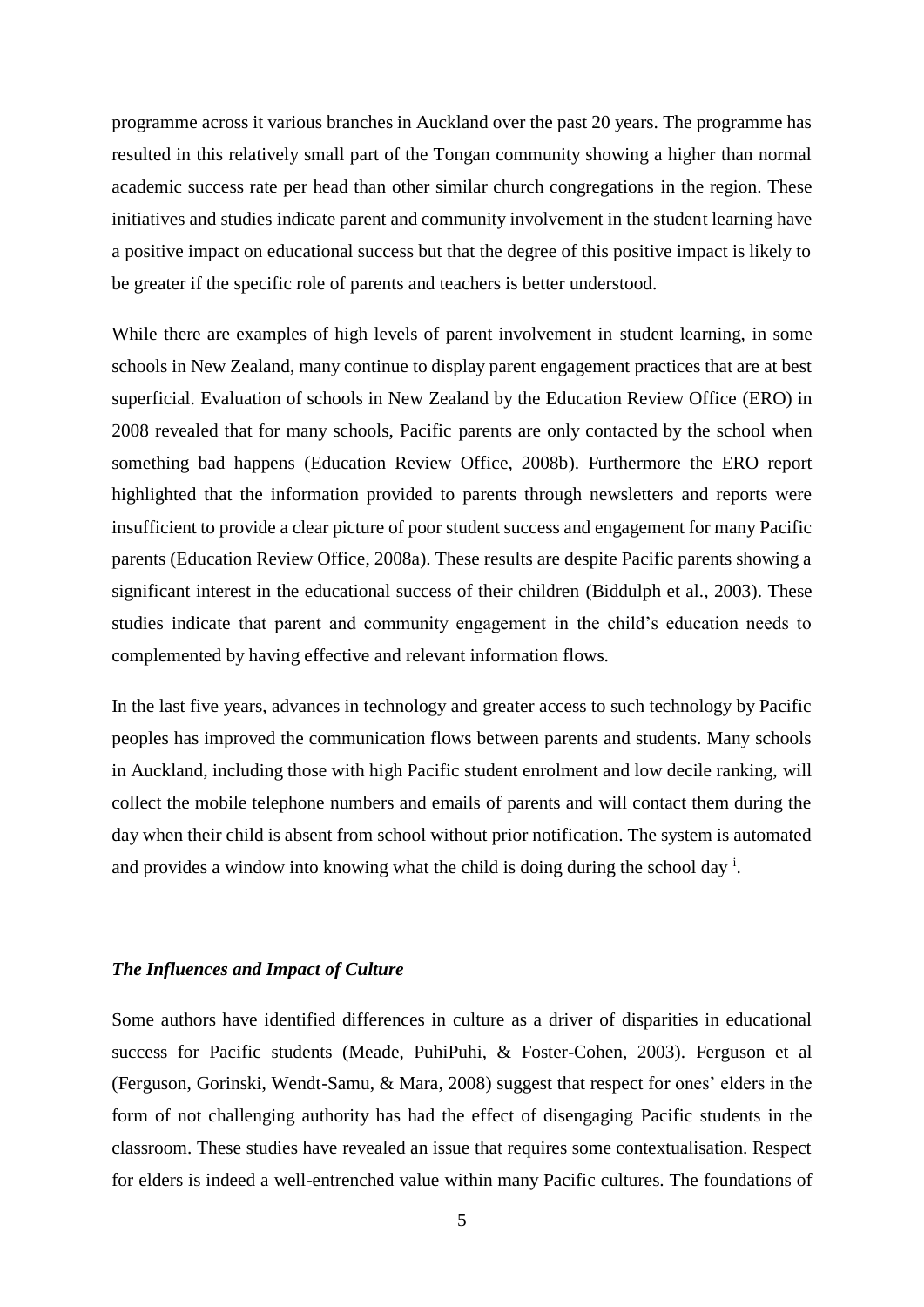this is grounded in the traditional social hierarchical structures of the Pacific and in Christian dogma. In the early years of educational development, this entrenched value base may actually benefit the learning process. As Students progress through to more senior levels of study, where critical reflection and independent learning are present, the challenge becomes one of selfconfidence rather than hierarchical boundaries of respect. Pacific Students in the New Zealand context are capable of learning through critical reflective techniques provided they are in an environment where this is encouraged and that they feel safe to participate. The Te Kotahitanga framework discussed in section two below is an example of such an initiative.

A number of studies indicated that Pacific students were more than twice as likely to be the hassled about their culture compared with European and Asian students [\(Wylie, Hodgen,](#page-17-5)  [Hipkins, & Vaughan, 2009\)](#page-17-5). In response, some Pacific students has suppressed their Pacific culture in an effort to better fit into the school environment. These observations and study echo practices in education that go back many decades. The introduction of education in the Pacific Island nations was carried out with the assumption that educational success required a wholesale shift away from the indigenous culture in favour of adopting the one upon which the education system was built and administered. Students were encouraged and sometimes forced to speak English only at the cost of losing both their native language and their culture. Students were expected to mould themselves to suit the education system rather than the system adapting to meet the specific needs of the target audience. In New Zealand only 14% of New Zealand schools have been identified as being effective for Pacific students [\(Education Review Office,](#page-16-4)  [2007\)](#page-16-4). Although this is an examples of changing the system to suit the needs of the target audience the relatively small percentage suggests that there is still a long way to go.

Zyngier [\(2008\)](#page-17-6) outlines that students from home backgrounds that are similar to those of the predominant culture of the school are more than likely to succeed academically. This raises the challenge of when the dominant culture of the school no longer reflects the home culture of the students of the school. The logical solution to increasing student success where the home culture of the majority of students is not that of the school then it is the school that needs to change.

Learning a new language uses the first language as the foundation towards achieving this. A government report by the Ministry of Education outlines that "a child's first language is the foundation on which to build their knowledge of English", [\(Ministry of Education, 2003, p. 4\)](#page-17-7) Contrary to this, Pacific students in an effort to be more accepted in a western learning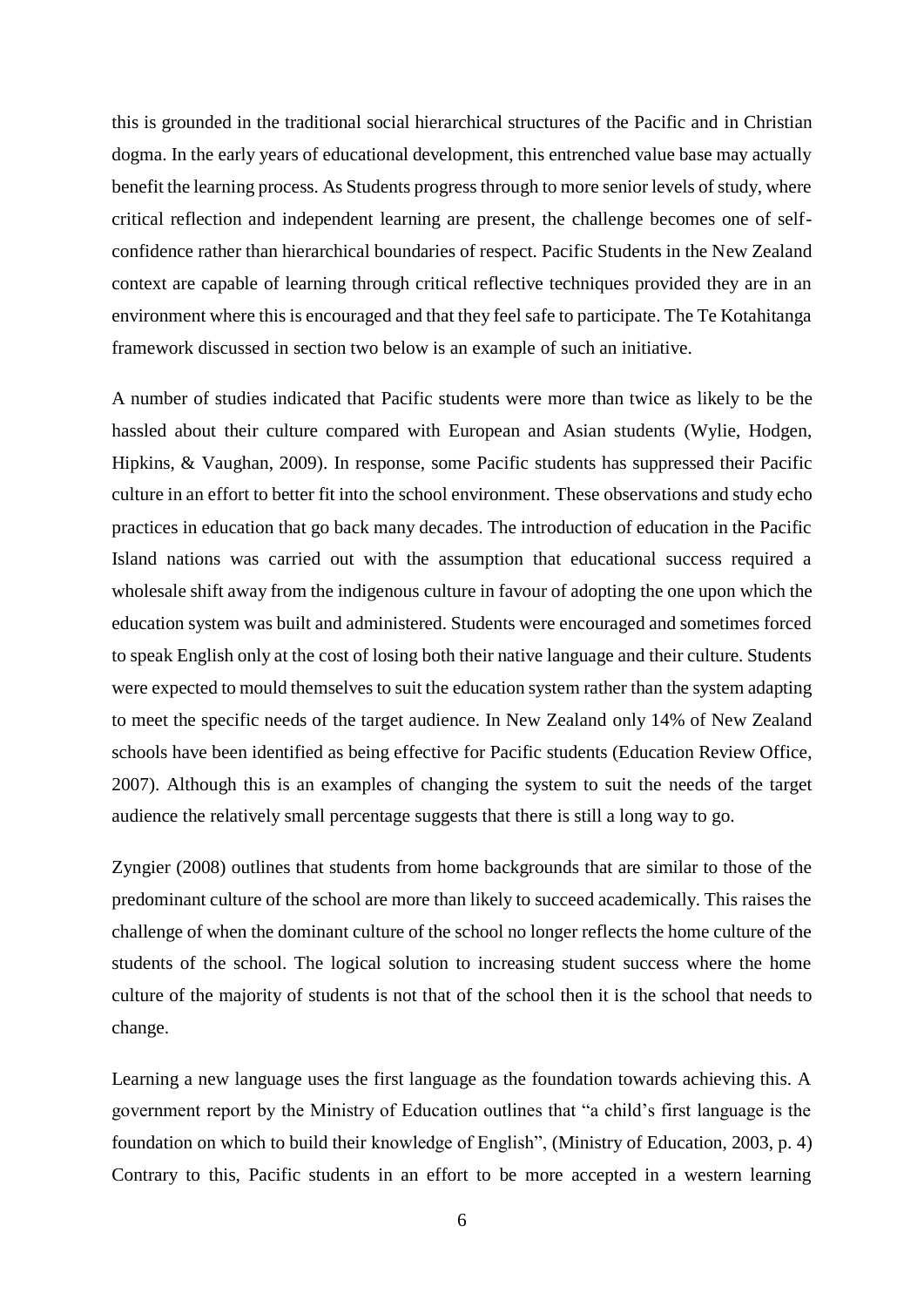environment have suppressed their Pacific culture through abandoning their native language [\(Franken, May, & McComish, 2005\)](#page-16-5). The disconnect between learning English through the first language and enhancing learning through adopting a western cultural framework has been detrimental to Pacific student success. Consequently, reading and writing skills among Pacific students continue to lag behind non-Pacific students [\(McNaughton, Phillips, & MacDonald,](#page-17-8)  [2000\)](#page-17-8).

Bilingual students have been identified as achieving a greater depth of learning experience. Franken et al [\(2005\)](#page-16-5) suggest that students who are bilingual experience a greater depth of learning experience as they are able to process information from multiple language dimensions. In learning environments where bilingualism has not been encouraged, the opportunity for Pacific students to realise this is lost. Although there continues to be a lack of specific research in the effect of bilingualism for Pacific students, achievement statistics indicate that students who spoke their native language at home generally were more likely to be low achievers (49%) compared to those who spoke English at home (20%). This suggests that parents and teachers who maintain a rigid demarcation line of speaking English only at school and parents insisting that their Pacific language only be spoken at home potentially decrease the depth the learning experience for their children. The conflicting messages indicated by this anecdotal evidence highlights the need for further more targeted research in bilingualism in the Pacific context.

# *The Impact and Influence of Early Childhood Education*

The impact of early childhood education (ECE) on the educational success of Pacific students is well documented and for the most part, positive. While not unique to Pacific families, the experiences that children have during their early development (years 1-5) creates a firm foundation upon which the future educational success of the student is significantly dependent on. Establishing a firm foundation in terms of attitudes to learning, confidence, perseverance, curiosity, questioning and critical thinking is important for the child's ongoing educational development. The New Zealand experience in childhood education has been mixed. Good practices that embrace the culture of the child often lack the notions of confidence building, curiosity, questioning and critical thinking. Furthermore, some early childhood centres do not recognise the pathways to learning which many Pacific children follow. Future development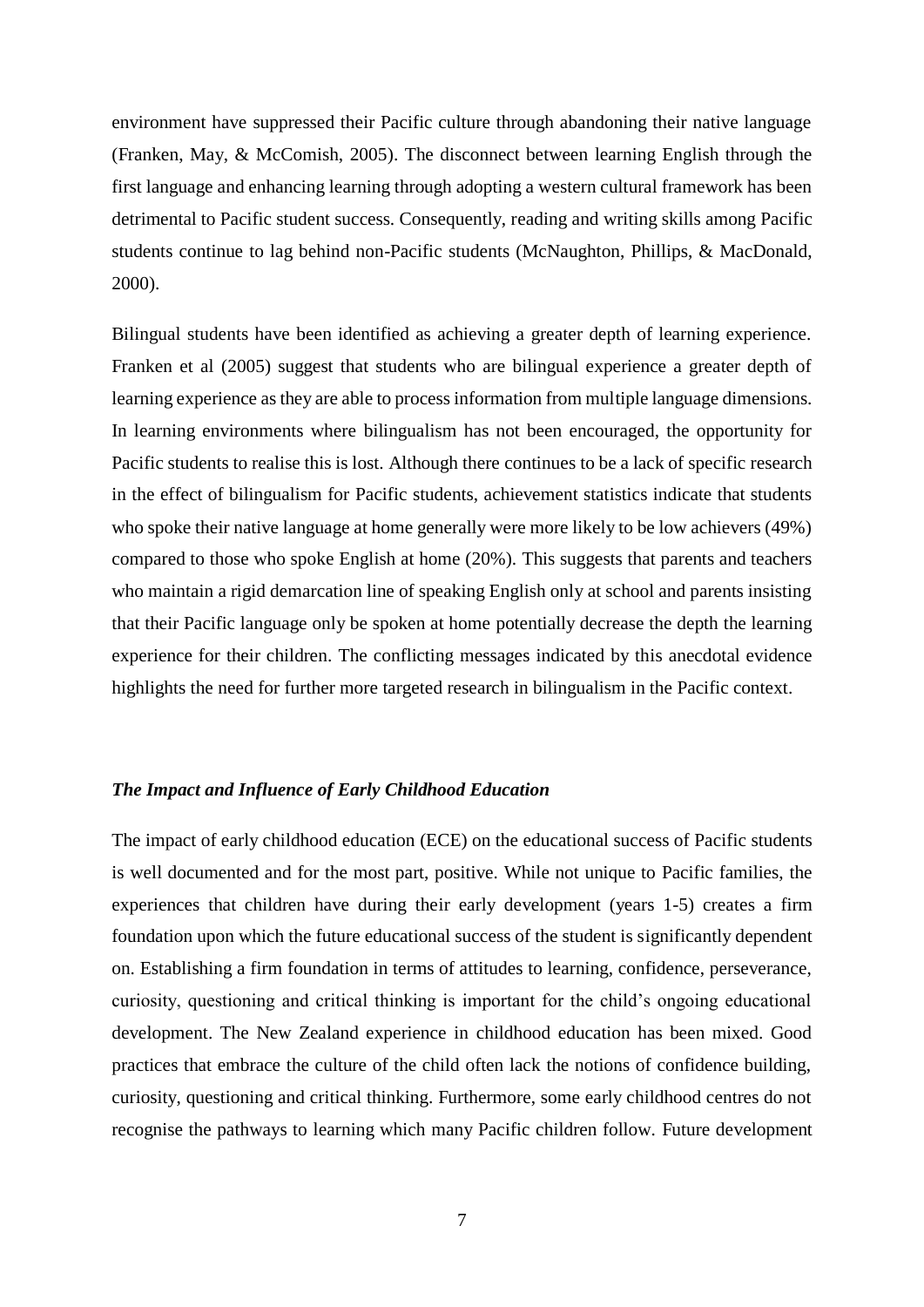in this area requires a shift in the partnership responsibilities of the ECE centres, parents and regulatory authorities.

Many Pacific families do not take their children to ECE learning environments. The reasons for this are not clear although a lack of understanding as to the benefits that these centres hold for their children is probable. ECE centres focusing on the needs of Pacific children will need to incorporate the key role that they have in the child's education life cycle while further communicating the value that they add to the process.

## *Attendance Engagement and Success*

Engagement in the class room has been identified as a potential contributor to educational success. Recent trend in New Zealand indicate that truancy rates have dropped in the past 10 years so that attendance is no longer the leading reason for non-engagement. The focus is now on increasing engagement in the classroom. While this paper does not attempt to provide a summary of the extensive literature that has been carried out in this area of student engagement, a number of important findings are captured here for the purposes of creating the setting for the proposed framework discussed later.

A number of studies support the notion that student engagement is a precursor for academic success [\(Harris, 2011;](#page-16-6) [Zyngier, 2008\)](#page-17-6) and reducing the rate of dropouts [\(van Uden, Ritzen, &](#page-17-9)  [Pieters, 2013\)](#page-17-9). Although these studies discuss student engagement in a non-ethnic specific context, the principles are applicable and accentuated for ethnic minority populations. The relatively low educational achievement levels for Pacific students is linked to low levels of engagement. Strategies to increase Pacific student engagement will therefore contribute positively to closing educational disparity.

The nature and depth of student engagement is also important for educational success. Attendance in the classroom is one level of engagement but may not translate to student engagement at the cognitive level and in the learning process [\(Zyngier, 2008\)](#page-17-6). Harris [\(2011\)](#page-16-6) differentiates between behavioural and psychological engagement and the more important cognitive engagement that is essential for effective teaching and learning. For Pacific students, their presence in the classroom is not correlated with their academic achievement rates suggesting that they are not mentality engaged. Furthermore, the added complexity of ethnicity and culture can result in Pacific students not engaging [\(Kelly, 2008\)](#page-17-10).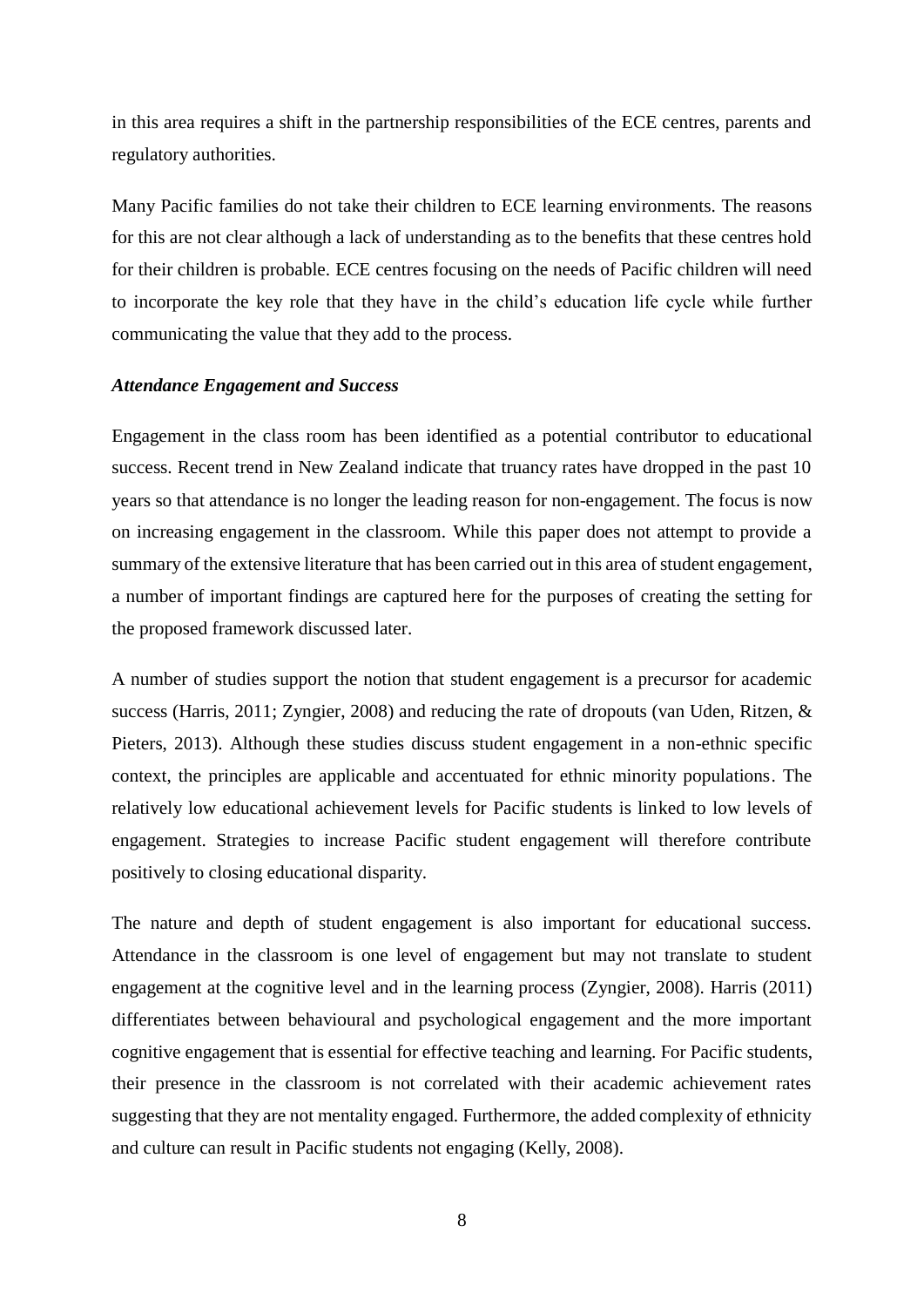The role of the teacher and their skills in encouraging and facilitating engagement in a multiethnic context has been the topic of a more recent line of inquiry [\(Ecclestone, 2007;](#page-16-7) [Kelly,](#page-17-10)  [2008;](#page-17-10) [Villegas & Lucas, 2002\)](#page-17-11). Harris [\(2011\)](#page-16-6) acknowledges the importance of teacher understanding of what makes for effective engagement. Van Uden et al [\(van Uden et al., 2013,](#page-17-9)  [p. 52\)](#page-17-9) suggest that "teachers' perception of their interpersonal behaviour, their feelings of selfefficacy and their understanding of the importance of didactic and pedagogical competence are related to perceived student engagement." They suggest that their findings support the development of a teacher profile that is associated with greater levels of perceived student engagement. This concept of a teacher profile is consistent with that developed in 2003 as part of the Te Kotahitanga initiative discussed in the section two below. While there is evidence that initiatives aimed at increasing student engagement through teacher profiling is present in some schools in New Zealand, the majority of teachers are not equipped to address effective engagement strategies for Pacific students [\(Education Review Office, 2009\)](#page-16-8).

## **Section 2: Te Kotahitanga**

This section briefly introduces the Te Kotahitanga framework and how it has incorporated traditional values and beliefs from the Maori Culture into the teaching and learning environment. Bishop et al [\(Bishop, Berryman, Cavanagh, & Teddy, 2009\)](#page-16-9) suggest that the reason for why there continues to be significant disparity between educational achievement for Maori students compared with students from a largely European ancestry is that the current education system is built on a neo/colonial framework that ignores the presence and role of other cultures. They suggest that the present system has been developed "to serve the interests of a mono-cultural elite" [\(p. 2\)](#page-16-9). Furthermore, they argue that the solutions to lifting the educational success of students that sit outside this "elite" group are not to be found in the mainstream culture but rather from those cultures and communities from to which these individuals belong. Although the study specifically addresses disparities between Maori and Non-Maori students, the findings are relevant to other minority student groups including those from the Pacific.

The Te Kotahitanga initiative began with interviewing students, parents and teachers to determine the need and demand from a Maori student perspective. The data was then analysed and used to determine three key issues. The first included identifying the key areas of concern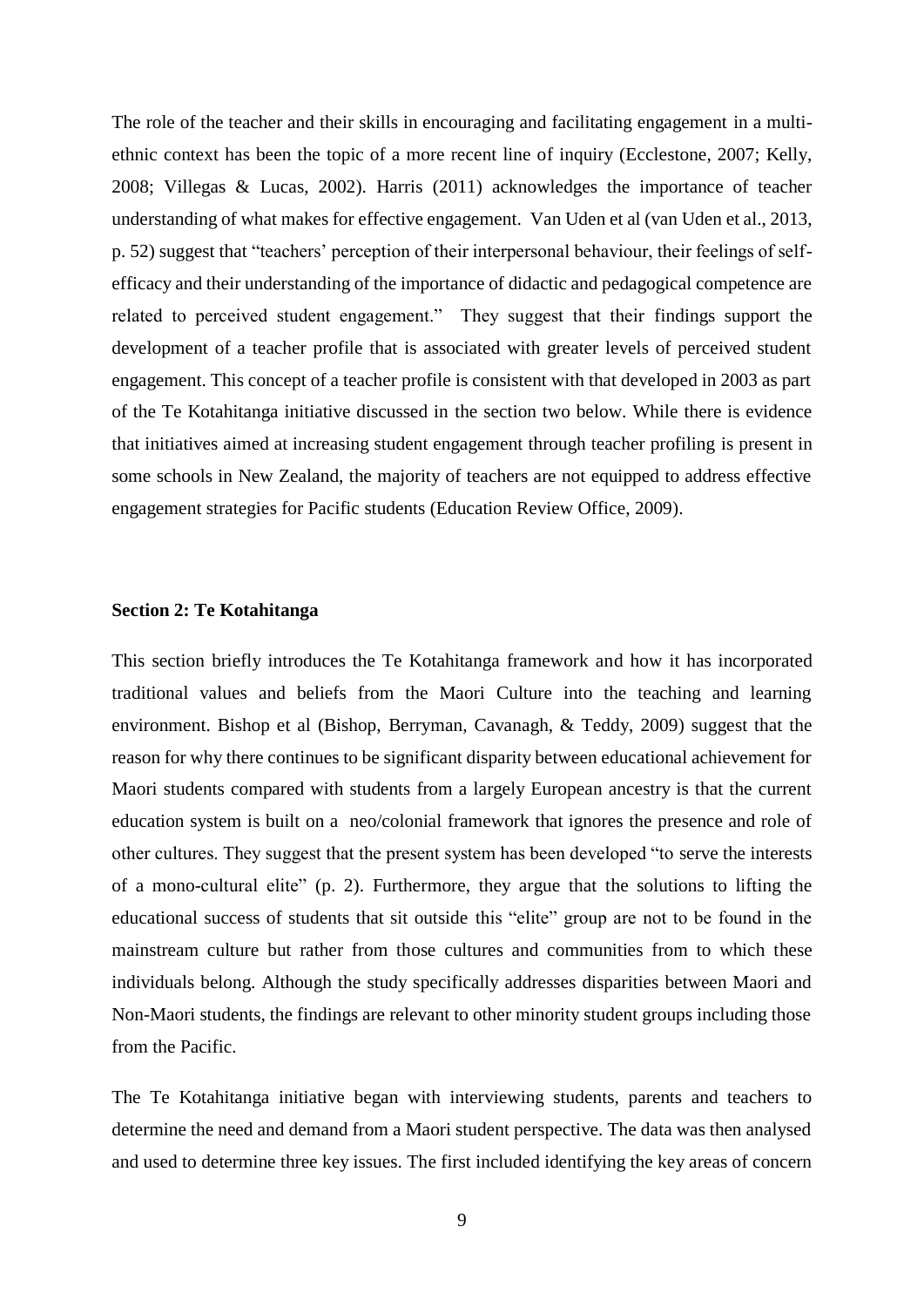from a student perspective. The data was also used to update and increase the teacher's awareness of the specific struggles that Maori students were experiencing. This would in turn allow teachers to see education through the eyes of the student. Lastly the data was used in conjunction with other studies to create a dynamic and collaborative learning environment [\(Bishop et al., 2009\)](#page-16-9). The project then turned to developing a framework that reflected the issues raised in the interviews together with Maori culture. The outcome was the creation of the Effective Teaching Profile (ETP) which is characterised with the following core components.

- 1. *Manaakitanga* teachers care for the students as culturally located human beings above all else
- 2. *Manamotuhake* Teachers care about the performance of their students
- 3. *Whakapitingatanga* Teachers are able to create a secure and well managed learning environment through incorporating routine pedagogical knowledge wit pedagogical imagination.
- 4. *Wananga* Teachers are able to engage in effective teaching interactions with Maori students as Maori
- 5. *Ako* Teachers are able to use a range of strategies that promote effective teaching and relationships with learners
- 6. *Kotahitanga* Teacher promote, monitor and reflect on outcomes that in turn lead to improvements in educational success for Maori students.

[\(Bishop et al., 2009\)](#page-16-9)

These six core components represent the value base for the effective teaching profile and are administered with the following strategies.

- Anti-deficit thinking
- Acknowledgement and fostering relationships
- Adopting innovative and culturally appropriate teacher student interactions
- Challenging the dominant traditional interactions between teachers and learners

The Te Kotahitanga project was then implemented in 2004 and 2005 via a teacher professional development programme involving 12 schools and 422 teachers. Although the evaluation of the project is ongoing, the early indication is that it has lifted both the level of student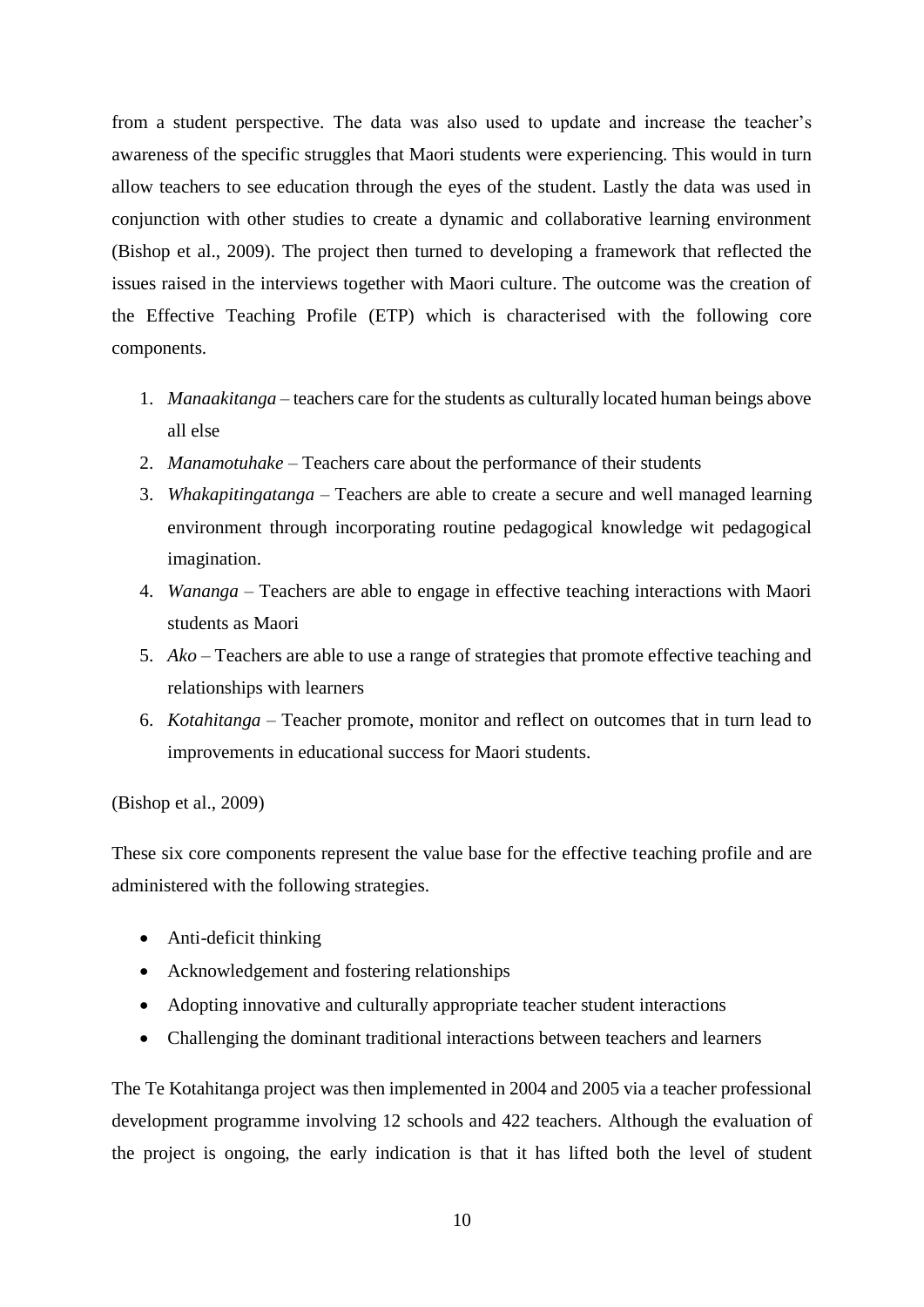engagement in class and achievement levels. Kelston Girls College, one of the participating schools in West Auckland has experienced an increase in student achievement rates above the national average following the successful implementation of the programme. The results however are not specific or unique to Maori students as the effective teaching profile was implemented school wide and embrace by students in general. In the case of Pacific students attending the school, the Te Kotahitanga philosophy appeared to resonate well with them. As with the other ethnic cohorts. Pacific student achievement levels are now above the national average.

# **Section 3: A framework for Enhancing Educational Success through Talanoa**

This third section of the paper brings together the threads of literature discussed earlier including the Te Kotahitanga initiative introduced in 2001. These threads are discussed in the context of Pacific educational success and retention. The discussions also draw on *talanoa* as a means for carrying out the process including planning and design, implementation through to evaluation. A number of cultural and traditional practices are introduced here as a specific pathway forward for enhancing Pacific student educational success.

The education system in New Zealand is both complex and involves many participants. At the Government agency level are the following;

Ministry of Education (MOE), Education Review Office (ERO), Tertiary Education Commission (TEC), New Zealand Qualifications Authority (NZQA), Various public schools at the primary, intermediate and secondary school level.

Delivery of education services or courses are by registered educators across the public and private education sector. The curriculum and assessments tools are created and moderated at a national level and yet delivered to an audience that is regionally based, diverse and multicultural. The design and implementation of education services and programmes has been largely authored by government agencies, professional third parties with little input from the audience that it is supposed to most benefit. The Te Kotahitanga initiative is an example of a programme that has re-engineers the education process to directly involve the views of students, parents and community in the design, implementation and review of the teaching and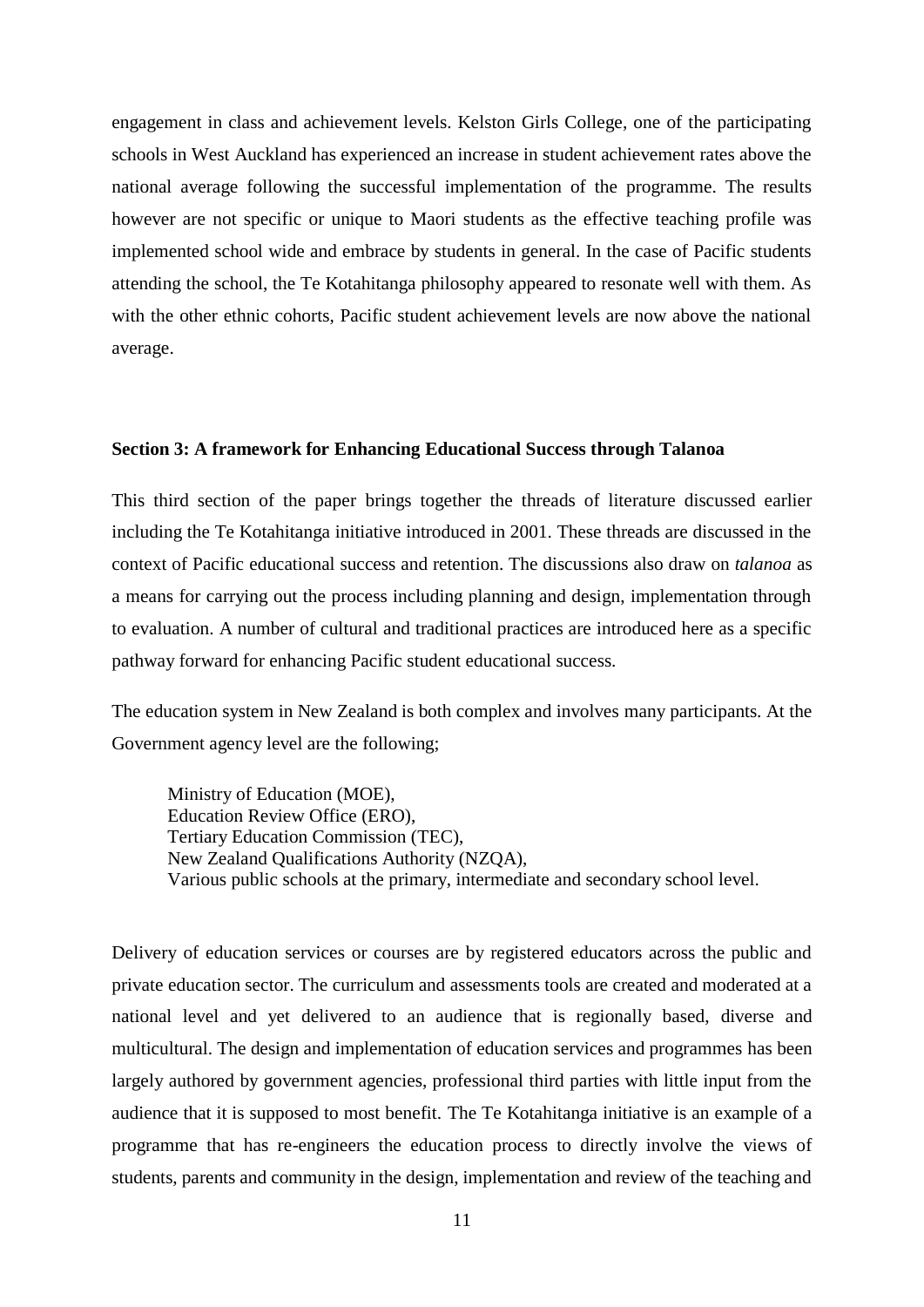learning experience. For Maori this has meant a wholesale review of the teaching pedagogy to ensure the inclusion of Maori culture, traditions, values and beliefs. The accumulated literature on education by 'Maori for Maori' has created the 'tipping point' for change to happen. For Pacific education this initiative should encourage change and development to in education to address the disparities in educational achievement that current exit for Pacific students.

Researcher and academics in the area of education are perhaps partly to blame for the lack of development in the Pacific education frontier. Helu-Thaman [\(2003\)](#page-16-10) recognised the possibility that Pacific researchers who are partly responsible for guiding the development of Pacific pedagogy and educational success are themselves the product of the same education system they are now obliged to review and challenge. Never the less she admits that this is possible provided that such researchers are aware of this potential bias.

#### **The Proposed Framework for Change**

The proposed framework for adapting the education system with a view to improving the educational achievement of Pacific students is based on the process used in the Te Kotahitanga initiative. This process involved directly engaging with students, parents and community to determine the needs and demands of students. This was done in such a way as to reach a level of understanding that would in turn inform the development of tools and methods that are suited to the specific audience that participated in its design. The effective teaching profile that was developed for Maori may be suitable for other student groups. However, this is a dangerous presumption to make and defeats the purpose of designing a system to suit a Pacific student audience. Although the eventual outcome may be a profile that similar to that developed through the Te Kotahitanga initiative, this will only be known once the process has been carefully and diligently worked through.

The process used in the Te Kotahitanga initiative is not new to the commercial sector. In the 1980's accounting researchers including Kaplan and Norton [\(1996\)](#page-17-12) extended financial measurement to incorporate non-financial measures including innovation and customer satisfaction. During this period, businesses adopted a more customer focused and invested in ongoing surveys mechanism to ensure that they maintained a clear and current understanding on customer preferences and demand. The shift towards better understanding the preference and demands of the target market is not only good business practice but one that can help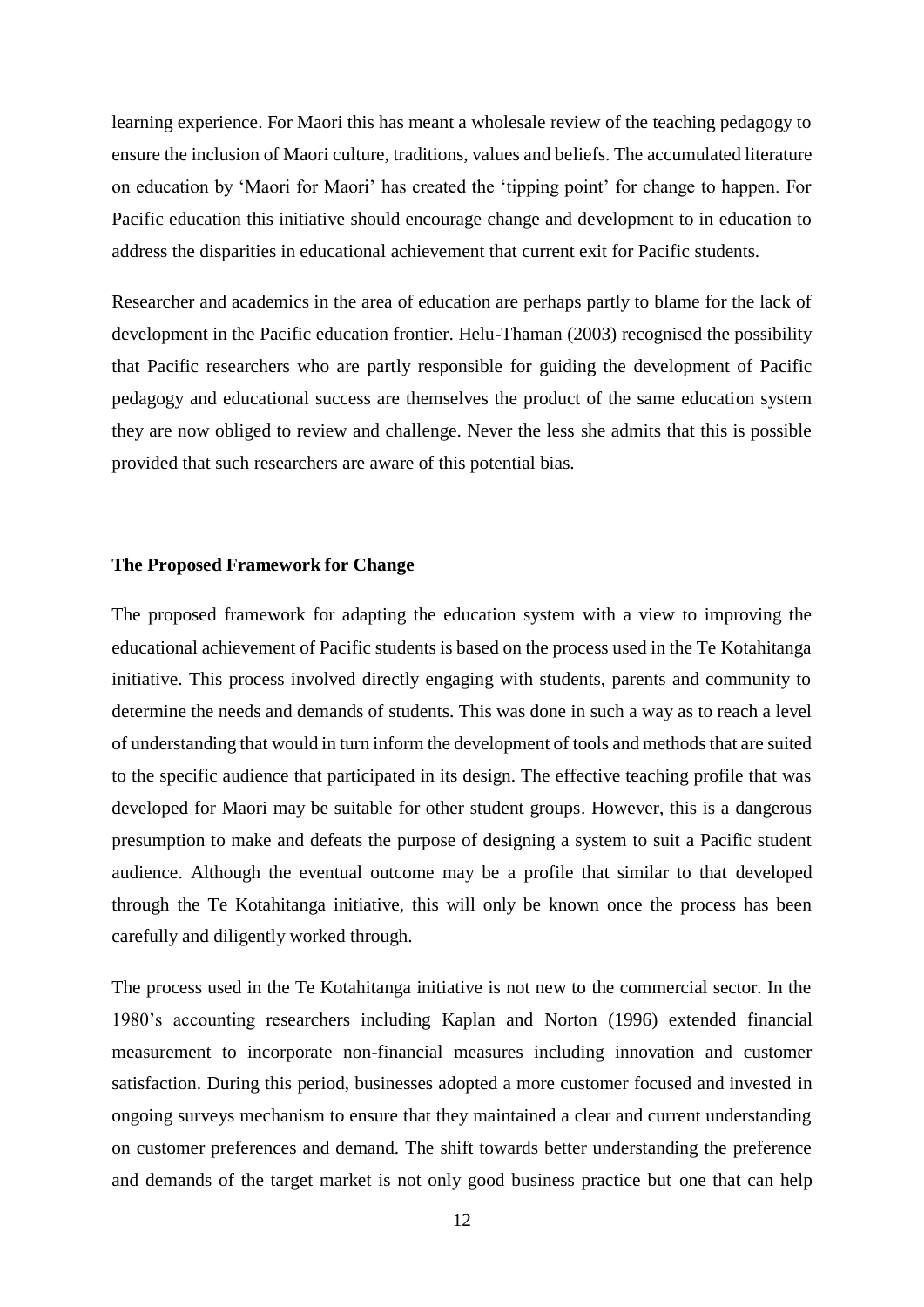improve education achievement. The process including data collection from the target market, analysing the data and developing innovating strategies based on this data is applicable to any situation. In the context of Pacific education, it is the manner in which these three generic steps are carried out that is important. Talanoa is discussed below as a mechanism for the effective collection and analysis of the data needed to develop the tools for improving educational success.

#### **Talanoa**

*Talanoa* is a traditional form of communication shared and common across the Island nations of the South Pacific [\(Prescott, 2008\)](#page-17-13). Although it is mainly oral, the term includes other mediums of communication. The term is however more than a simple form of communication and is underpinned by a number of entrenched values and aspirations [\(Halapua, 2003\)](#page-16-11). Halapua suggests that *talanoa* is laced with cultural protocols and is carried out in an environment of trust, respect, cooperation and a willingness to reach a status of understanding and relationship. Halapua has successfully used *talanoa* as part of the process of bringing groups and parties in conflict. In 2003 the *talanoa* process, facilitated by Dr Sitiveni Halapua, was successfully used to bring together the political opponents to the 2000 Fijian coup, the public servant strike in Tonga in 2005 and more recently in the National Committee on Political Reform in Tonga.

The suggested framework from this paper includes the use of *talanoa* to engage with Pacific students, their parents and communities. Talanoa with students and community will provide a dataset that will ensure that an understanding is reached between the student and parent participants and the researchers. In the Te Kotahitanga project, semi-structured interviews were used to capture the data. Traditional talanoa is more than an unstructured interview but a communication medium that is built on a cultural foundation [\(Prescott, 2008\)](#page-17-13).

The second phase of the framework is the analysis and use of the data to develop tools and models that reflect the needs and demands of the student. It is important to recognise that the data will inform both the content and the method of delivery and engagement. As with the Te Kotahitanga initiative, the data was analysed in conjunction with existing research in Maori culture and traditions. The ETP (effective teaching profile) was therefore a product of the data collected from the student interview and existing literature and indigenous Maori knowledge.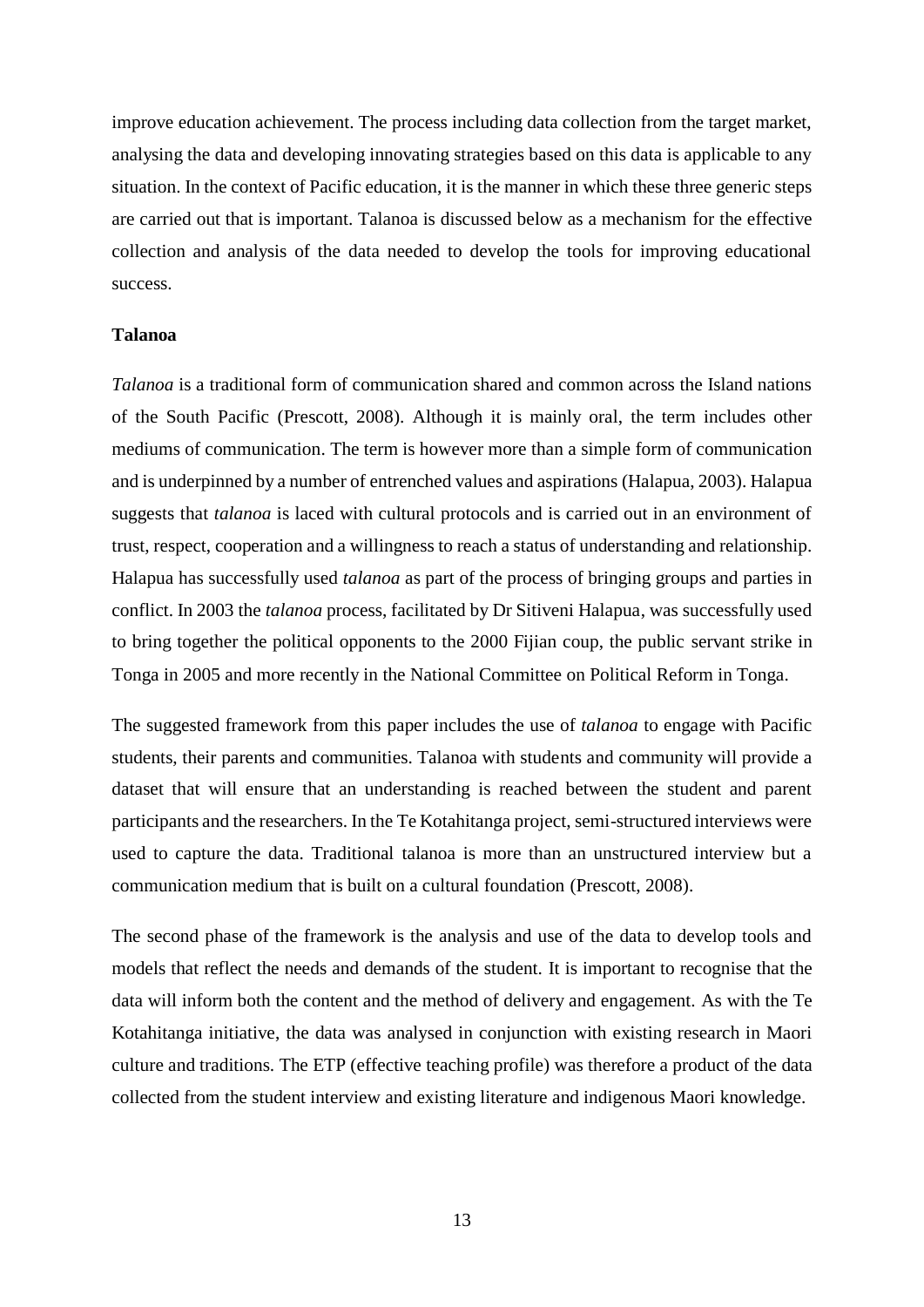This paper does not provide a summary of the wealth of culture and traditional practices that may be used together with data from the *talanoa* with students. However, they are an example of how Pacific culture, practices and beliefs can be used in a Pacific pedagogical context. It should be noted at this point that the subtle differences in the Pacific cultures will need to be incorporated into the design and development process so that the models and tools may be different for each ethnic Pacific culture. It may therefore be worthwhile to consider dividing the tools and methods into generic and specific allowing for greater variety in its application.

#### **Examples of Pacific practices to be used in conjunction with the** *talanoa* **data.**

The following are examples of pacific events and practices that may be used in conjunction with the *talanoa* data. The eight components listed below are discussed in the context of how they may be used to enhance Pacific student educational success.

- 1. Event mentality
- 2. Relationship and reciprocity
- 3. Kinship and community
- 4. Learning through doing
- 5. White Sunday
- 6. Celebration
- 7. Respect
- 8. Church and Faith

## *1. Event mentality*

Many pacific island cultures are characterised with an event mentality [\(Prescott, 2009\)](#page-17-14). Prescott suggests that Tongan people are driven as if by an event mentality. Events such as birthdays, weddings, church events and national celebrations provide a focal point for drawing together the efforts of the family and community towards the fulfilment of a single event. Individuals and groups alike commit significant time and resource to meeting the demands of these events. Given the power of these events, structuring education around this model may be a means for encouraging greater family and community engagement in education.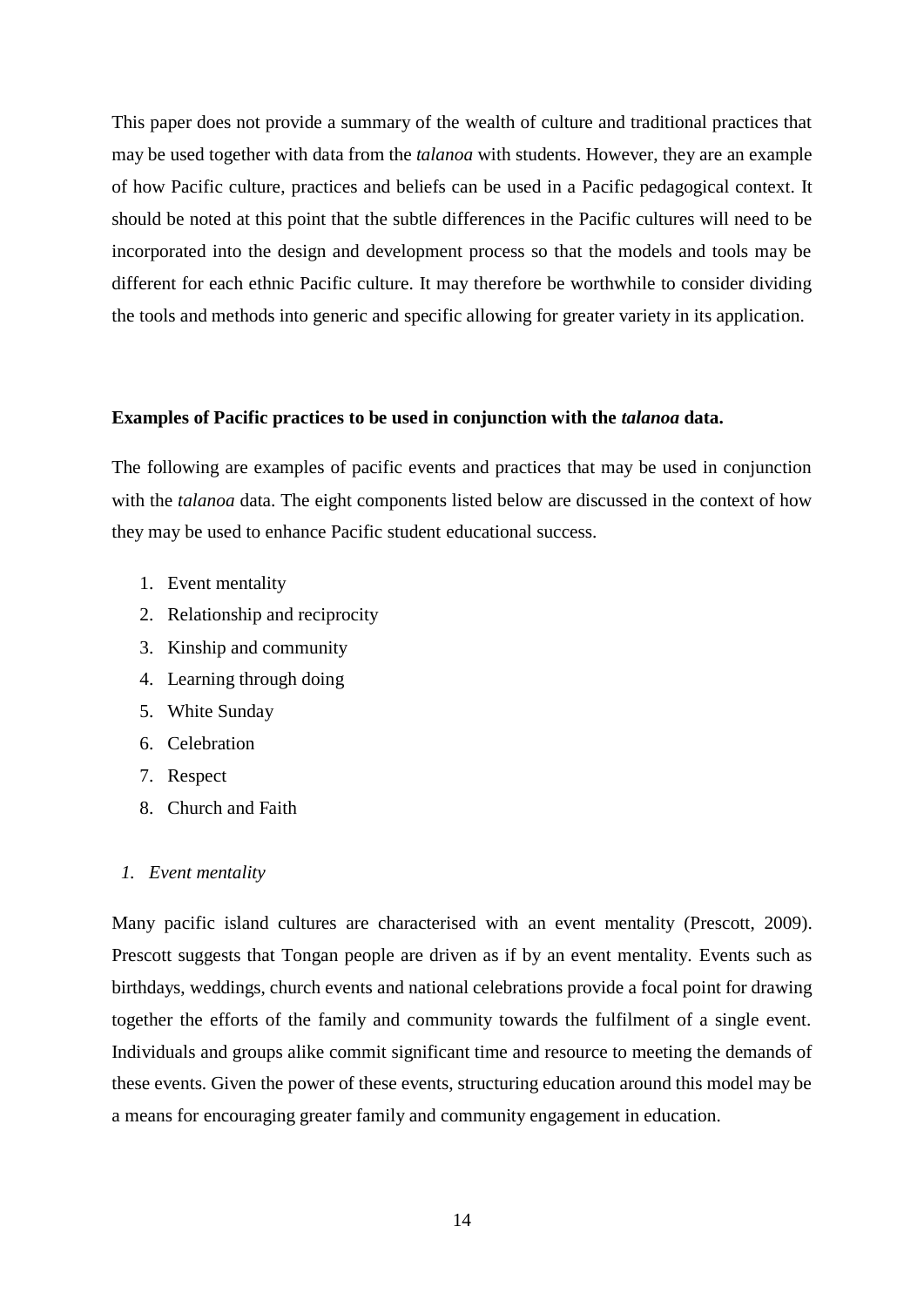## *2. Relationship and Reciprocity*

The importance and observance of relationships and reciprocity is shared among the Island nations of the Pacific. Coupled with the collective social identity these countries also share, maintaining healthy relationships and nurturing this through reciprocity has been the strength of Pacific communities and also the source of why they have continued to hold together. Sharing knowledge and using it for the collective wellbeing of the community is likely to elevate education as a priority. Although this will not be new to many Pacific families who migrated to New Zealand and Australia for education reasons, the notion is worth applying to a broader context and just elevating the importance of education.

# *3. Kinship and Community*

Pacific Island people share a sense of community identity. This identity is centred on the family and community. Kinship and community are therefore important aspects of the individual's sense of being. These kinship and community links may also be used to leverage student educational success. Identifying individual student success as part of lifting the status of their kin is important. This may help Pacific students realise that their education journey is one that they do not need to face alone. This in turn will help lift their confidence as a capable and contributing member of their extended family.

# *4. Learning through doing*

Much can be learnt through doing yet many academic subjects have not connected the learning objectives in the classroom to the real life context and experience that Pacific students relate to. Pacific children learn to fish and weave through observation and hands on experience with their siblings or parents. The context, illustrations and practical application used in the classroom need to connect with the experience of Pacific students. Developing material and tools that allow this type of learning to occur is likely to resonate well with Pacific students.

### *5. White Sunday*

White Sunday is an annual celebration for many church communities in the Pacific. The event will normally entail children memorising Bible verses and participating in biblically based dramas. The preparation for this event includes building the child's confidence to speak or sing in public, remembering the narrative or lesson to be delivered and preparing the costumes and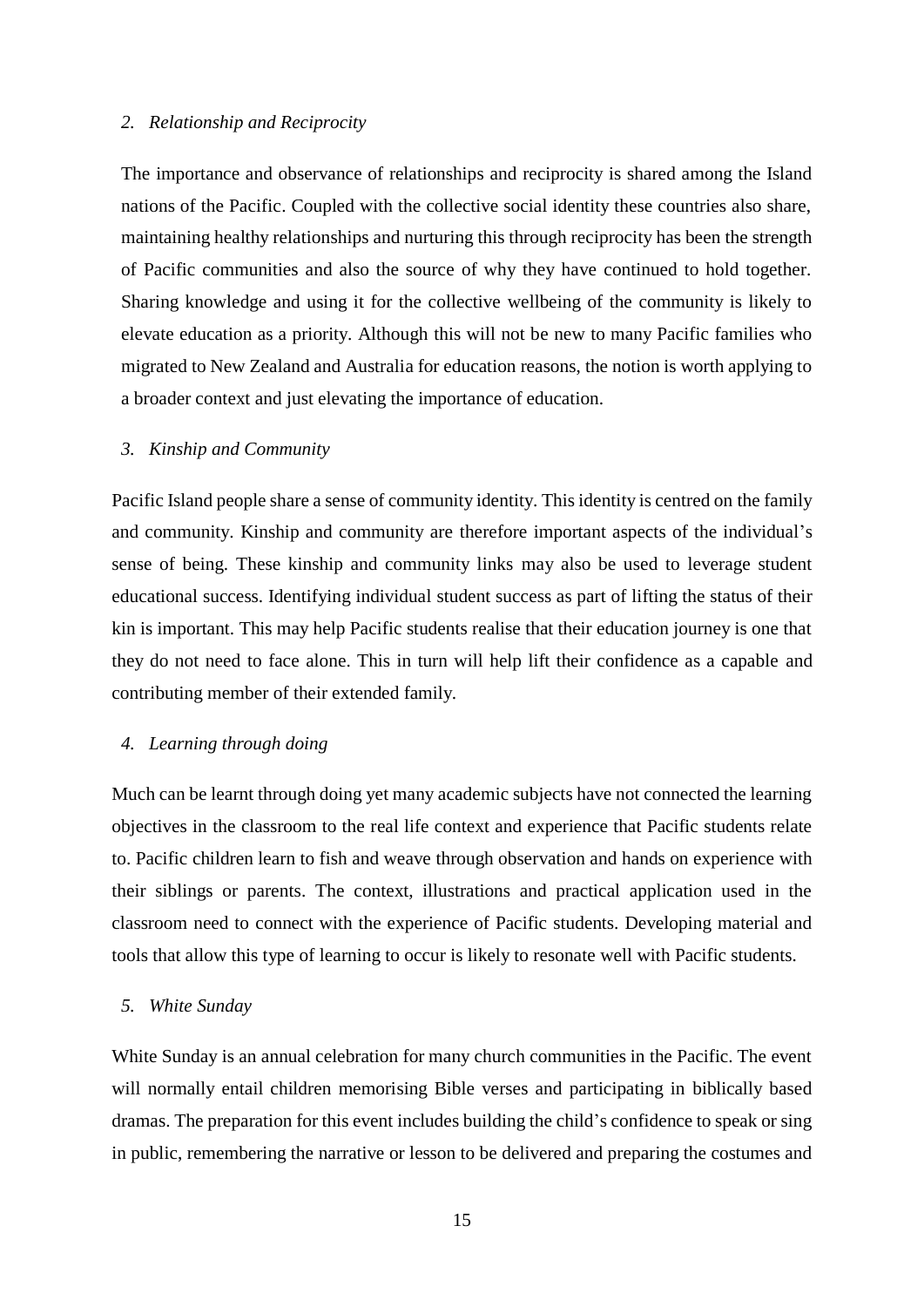clothing to be worn on the day. Many of these celebrations are also accompanies by a feast that the community contribute towards. The preparation will normally involve the children, parents, siblings, aunts and uncles and grandparents together with the Sunday school teacher. The event is an example of how the family and community can work towards achieving a single goal. This same approach can be used in an education context provided the course or programme that the student is undertaking is embraced by the family and community.

# *6. Celebration*

Celebrations are not uncommon in the pacific. They are an opportunity to bring the community together and to recognise and reward achievement. While a number of families have started to recognise student achievement through celebration it has not been included as widely observed celebration on the community calendar.

#### *7. Respect*

Respect and humility are encouraged qualities of the human character. Although some authors have identified this as a potential barrier to student learning, this need not be the case. The application of respect and humility in the education context can contribute positively to student success. Respect in the classroom that extends in both directions between student and teacher and student and student is likely to create a more positive learning environment where students feel safe to share their views without fear of being ridiculed. The study by Ferguson et al [\(Ferguson et al., 2008\)](#page-16-3) that suggested students did not engage in the classroom through respect are possibly mistaking it for fear.

#### *8. Church and Faith*

Church and faith are an entrenched part of the pacific students' sense of identity. Their faith is not only an important part of their identity but a source of their confidence and perseverance. Schools that have adopted a secular learning environment unconsciously extinguish the students sense of belonging together with their source of endurance. Schools in New Zealand struggle with the competing religious divisions present in their community. As an alternative to taking a totally natural stance, opportunities to allow them to co-exist may result in improved student success across all ethnicities and beliefs.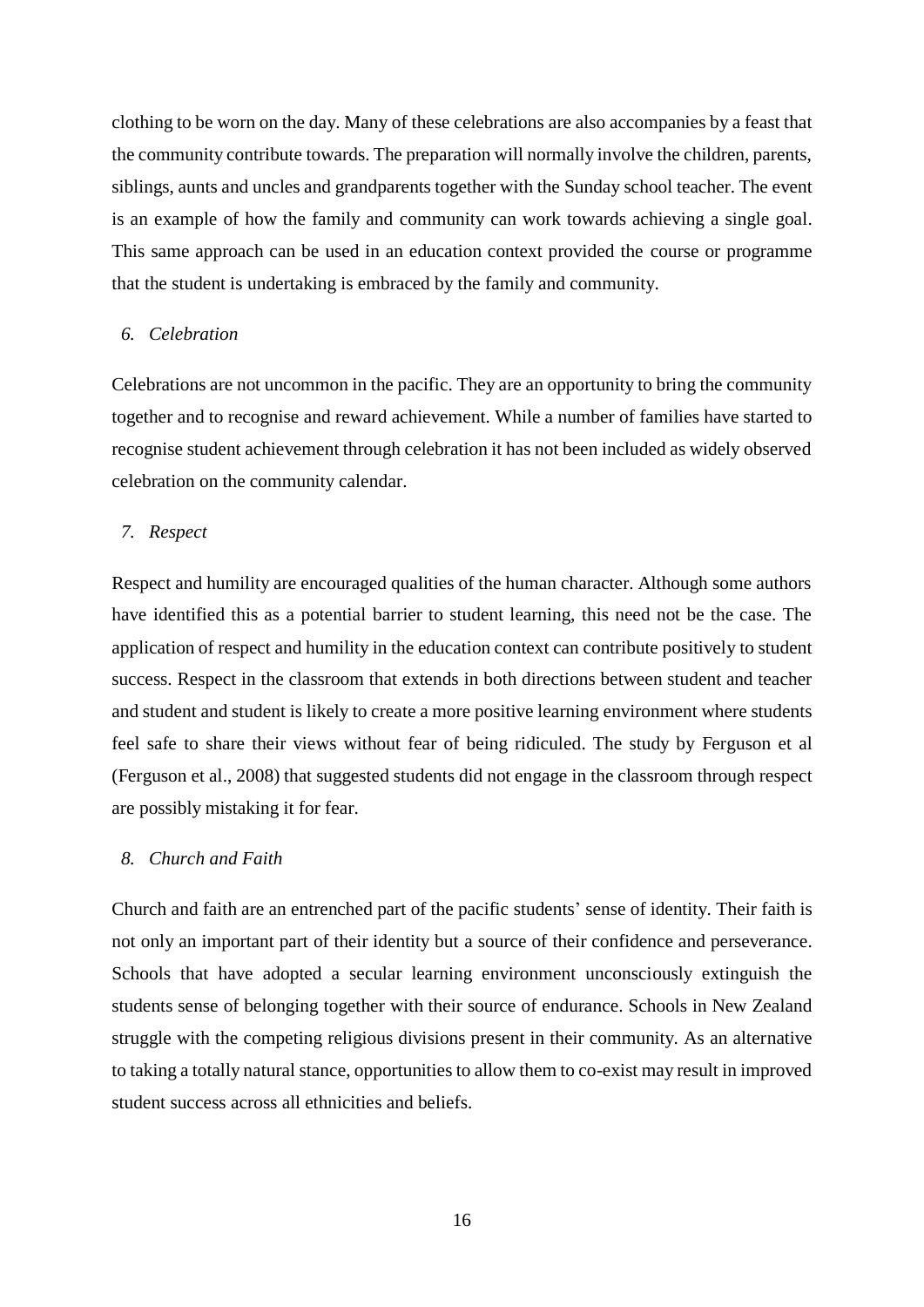## **Conclusion**

This paper identifies a number of challenges facing Pacific students studying in New Zealand. The challenges facing Pacific students are not dissimilar to those faced by Maori students. The Te Kotahitanga initiative introduces in 2001 has paved a way forward for both Maori educational success and other minority ethnicities studying in New Zealand. The paper suggests the adoption of a modified version of the process and framework used by the Te Kotahitanga project. The use of *talanoa* as the mechanism for collective and analysing the data will ensure the developed outcome reflects the needs and learning requirements of the student. The cultures, values and beliefs of the Pacific nations is the final component of the framework and is intended to provide the foundation upon which the specific tools and models are created.

#### References

- <span id="page-16-0"></span>Biddulph, F., Biddulph, J., & Biddulph, C. (2003). *The Complexity of Community and Family Influence on Children's Achievement in New Zealand: Best evidence synthesis*. Wellington: Ministry of Education.
- <span id="page-16-9"></span>Bishop, R., Berryman, M., Cavanagh, T., & Teddy, L. (2009). Te Kotahitanga: Addressing educational disparities facing Maori students in New Zealand *Teaching and Teacher Education, XXX*, 1-9.
- <span id="page-16-7"></span>Ecclestone, K. (2007). Resisting images of the 'deminished self':the implications of emotional wellbeing and emotional engagement in education policy. *Journal of Education Policy, 22*(4), 455-470.
- <span id="page-16-4"></span>Education Review Office. (2007). *The Achievement of Pacific Students*. Wellington: Education Review Office.
- <span id="page-16-2"></span>Education Review Office. (2008a). *Partners in Learning: Parents voices*. Wellington: Ministry of Education.
- <span id="page-16-1"></span>Education Review Office. (2008b). *Partners inLearning: Schools Engagement with Parents, Whanau and Communities*. Wellington: Ministry of Education.
- <span id="page-16-8"></span>Education Review Office. (2009). *Progress in Pacific Student Achievement: A pilot evaluation of Auckland Schools*. Wellington: Education Review Office.
- <span id="page-16-3"></span>Ferguson, P. B., Gorinski, R., Wendt-Samu, T., & Mara, T. (2008). *Literature Review on the Experiences of pacific Learners in the Classroom* Wellington: Ministry of Education.
- <span id="page-16-5"></span>Franken, M., May, S., & McComish, J. (2005). *Leap (Language Enhancing the Acievement of Pasifika*): *Literature Review*. Retrieved from <http://education.waikato.ac.nz/research/report/index.php?id=64>
- <span id="page-16-11"></span>Halapua, S. (2003). Walking the Knife-Edge Pathways to Peace - Commentary: Address delivered at the inaugural public lecture of the Ratu Sir Kamisese Mara Friendship Foundation.(7th-8th July 2003).
- <span id="page-16-6"></span>Harris, L. (2011). Secondary teachers' conception of student engagement: Engagement in learning or in school. *Teaching and Teacher Education, 27*, 376-386.
- <span id="page-16-10"></span>Helu-Thaman, K. (2003). Decolonizing Pacific Studies: Indigenous Perspectives, Knowledge, and Wisdom in Higher Education. *The Contemporary Pacific, 15*(1), 1-17.